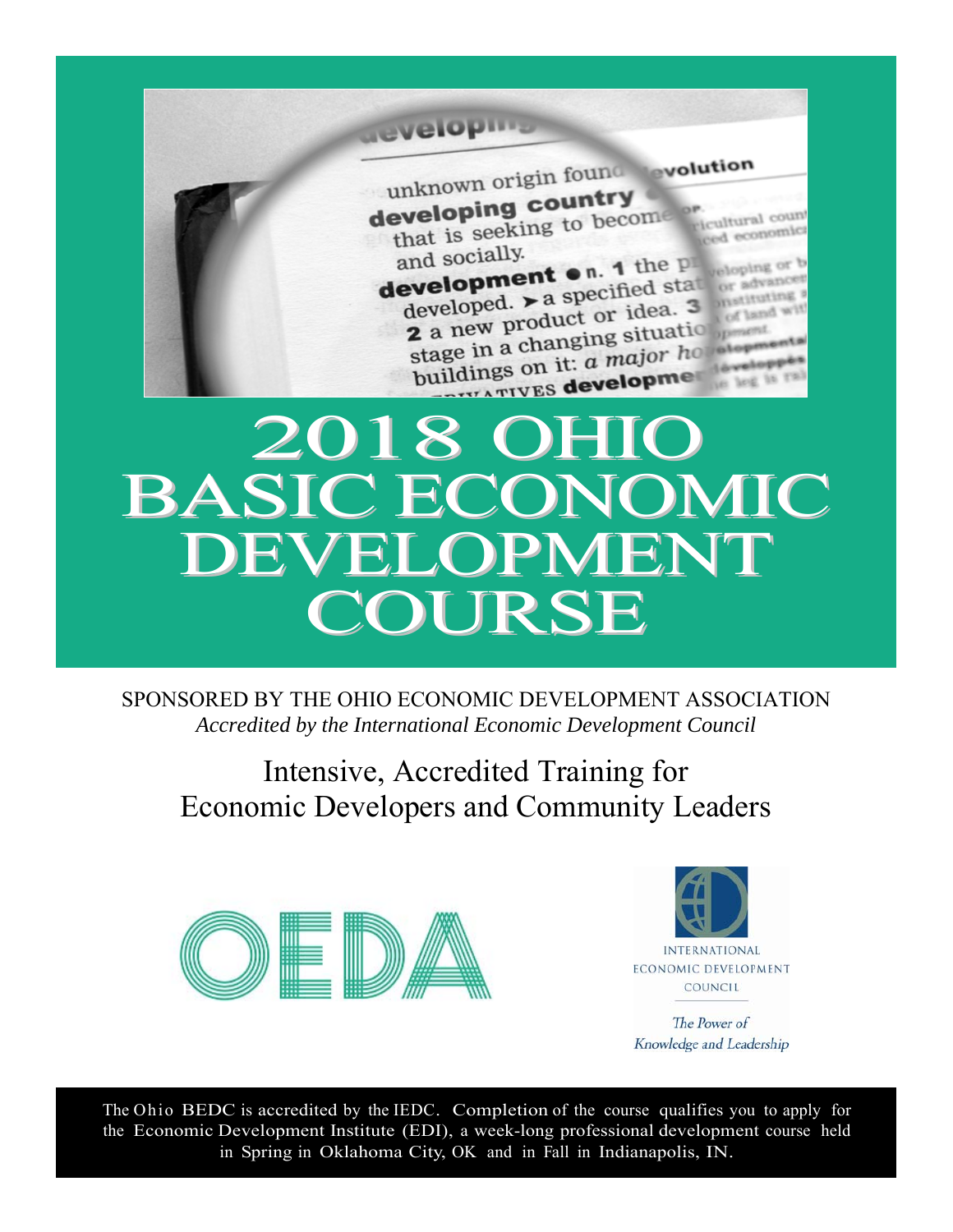# **THE COURSE:**

**The Ohio Basic Economic Development Course (OHIO BEDC) is an intensive training experience for economic development practitioners, community leaders, local government officials and others committed to building healthy economies for their communities.** 

**The course meets for four days; April 10-13, 2018. The location chosen for the 2018 course is the Marriott Columbus Northwest, 5605 Blazer Parkway, Dublin, OH 43017, 614-791-1000.** 

**The Ohio Basic Economic Development Course is a prerequisite for participating in OEDA's Ohio Economic Development Institute (OEDI) that provides top-tier Ohio focused advanced training for professionals in the area of real estate, finance and incentives, retention and expansion and site selection/side development. For more information about OEDI, visit www.ohioeda.com.** 

## **THE OHIO BEDC OFFERS:**

- **Skilled instruction that provides practitioners and community leaders with a base of knowledge for making informed decisions on economic vitality**
- **Accreditation for practitioners seeking to establish professionalism in the field**
- **Networking with course faculty and participants, giving you important state and national contacts within the economic development community**
- **"Insider" knowledge of how to pursue economic development within Ohio and the nation**
- **Training on core economic development subjects applicable to economic development positions nationwide**
- **The best introduction you can have for directing economic development in your community**

# **WHO SHOULD ATTEND?**

**While the Ohio Basic Economic Development Course (OBEDC) is open to anyone interested in learning more about economic development, it is targeted to the working economic development professional and community leaders involved at some level in economic development for their communities.** 

- **Past participants have included:** 
	- o **Economic and community development professionals**
	- o **Federal, state and local government officials (elected and non-elected)**
	- o **Public utility employees**
	- o **Community planners**
	- o **Chambers of Commerce staff members**
	- o **Financial institution representatives**
	- o **Industrial/Commercial developers**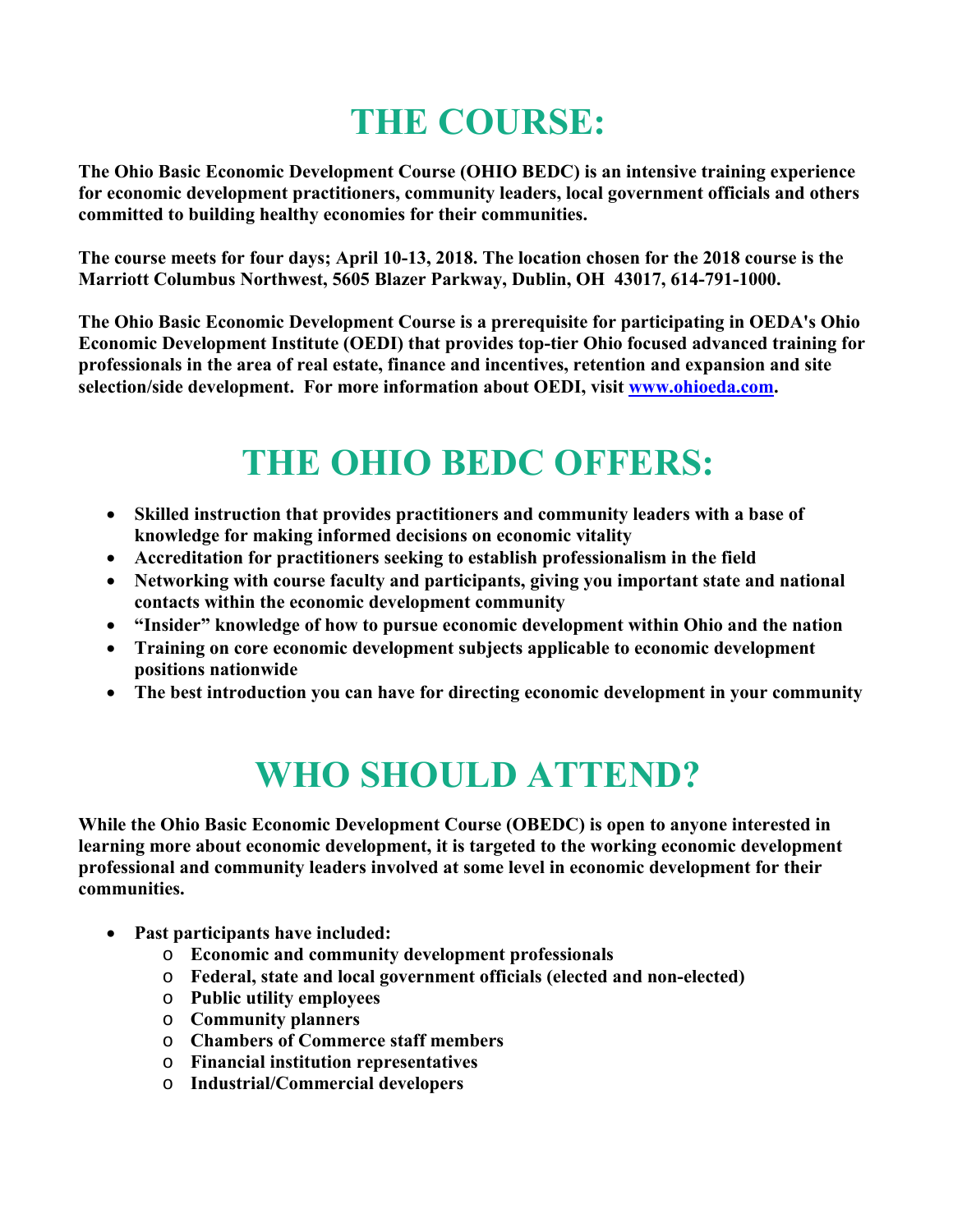# **2018 Ohio BEDC Schedule**

### **April 10, 2018**

| $8:30 - 9:30$ am   | <b>Course Registration/Check-In/Breakfast</b>                                                                                                                                                                                                                                                                                                                                                                                                                                                                                                                                                                                                                                                                                                                                                                                      |
|--------------------|------------------------------------------------------------------------------------------------------------------------------------------------------------------------------------------------------------------------------------------------------------------------------------------------------------------------------------------------------------------------------------------------------------------------------------------------------------------------------------------------------------------------------------------------------------------------------------------------------------------------------------------------------------------------------------------------------------------------------------------------------------------------------------------------------------------------------------|
| $9:30 - 10:00$ am  | <b>Welcome and Opening Remarks</b><br>Speakers: Paul Brehm, Economic Development Director, City of Forest Park<br>& 2018 Ohio Basic Economic Development Course Facilitator and Jennifer<br>Tisone Price, Acting Executive Director, OEDA                                                                                                                                                                                                                                                                                                                                                                                                                                                                                                                                                                                          |
| $10:00 - 11:00$ am | <b>Introduction to Economic Development</b><br><b>What Makes a Prepared Community</b><br>Speaker: Kenny McDonald, President and Chief Economic Officer,<br>Columbus 2020                                                                                                                                                                                                                                                                                                                                                                                                                                                                                                                                                                                                                                                           |
| $11:00 - 11:15$ am | <b>Group Photo and Break</b>                                                                                                                                                                                                                                                                                                                                                                                                                                                                                                                                                                                                                                                                                                                                                                                                       |
| $11:15 - 12:15$ pm | <b>Economic Development Issues Luncheon</b><br><b>Your Future in the Economic Development Industry</b><br>These four accomplished professionals have decades of economic development<br>experience. At times, they have been on the same side. However, they have also<br>been competitors. Through it all, they managed to stay good friends. In addition<br>to sharing why they decided to join this rewarding profession, our panelists will<br>also talk about the good, bad and ugly sides of economic development.<br>Panelists: Paul Brehm, Economic Development Director, City of Forest Park;<br>Jennifer Ekey, Director, City of Middletown — Economic Development, Dan<br>Evers, Executive Director, Clinton County Port Authority and Chris Xeil<br>Lyons, Director of Economic Development, City of Sharonville, Ohio |
| $12:15 - 1:15$ pm  | <b>Strategic Planning</b><br>Speaker: Della G. Rucker, AICP, CEcD, Principal, Wise Economy Workshop                                                                                                                                                                                                                                                                                                                                                                                                                                                                                                                                                                                                                                                                                                                                |
| $1:15 - 1:30$ pm   | <b>Break</b>                                                                                                                                                                                                                                                                                                                                                                                                                                                                                                                                                                                                                                                                                                                                                                                                                       |
| $1:30 - 2:30$ pm   | <b>Strategic Planning</b><br>Speaker: Della G. Rucker, AICP, CEcD, Principal, Wise Economy Workshop                                                                                                                                                                                                                                                                                                                                                                                                                                                                                                                                                                                                                                                                                                                                |
| $2:30 - 2:45$ pm   | <b>Break</b>                                                                                                                                                                                                                                                                                                                                                                                                                                                                                                                                                                                                                                                                                                                                                                                                                       |
| $2:45 - 3:45$ pm   | <b>Community Development</b><br>Speaker: Jim Sweeney, former Executive Director, Franklinton<br>Development Corporation                                                                                                                                                                                                                                                                                                                                                                                                                                                                                                                                                                                                                                                                                                            |
| $3:45 - 4:00$ pm   | <b>Break</b>                                                                                                                                                                                                                                                                                                                                                                                                                                                                                                                                                                                                                                                                                                                                                                                                                       |
| $4:00 - 5:00$ pm   | <b>Community Development cont'd</b><br>Speaker: Jim Sweeney, former Executive Director, Franklinton<br>Development Corporation                                                                                                                                                                                                                                                                                                                                                                                                                                                                                                                                                                                                                                                                                                     |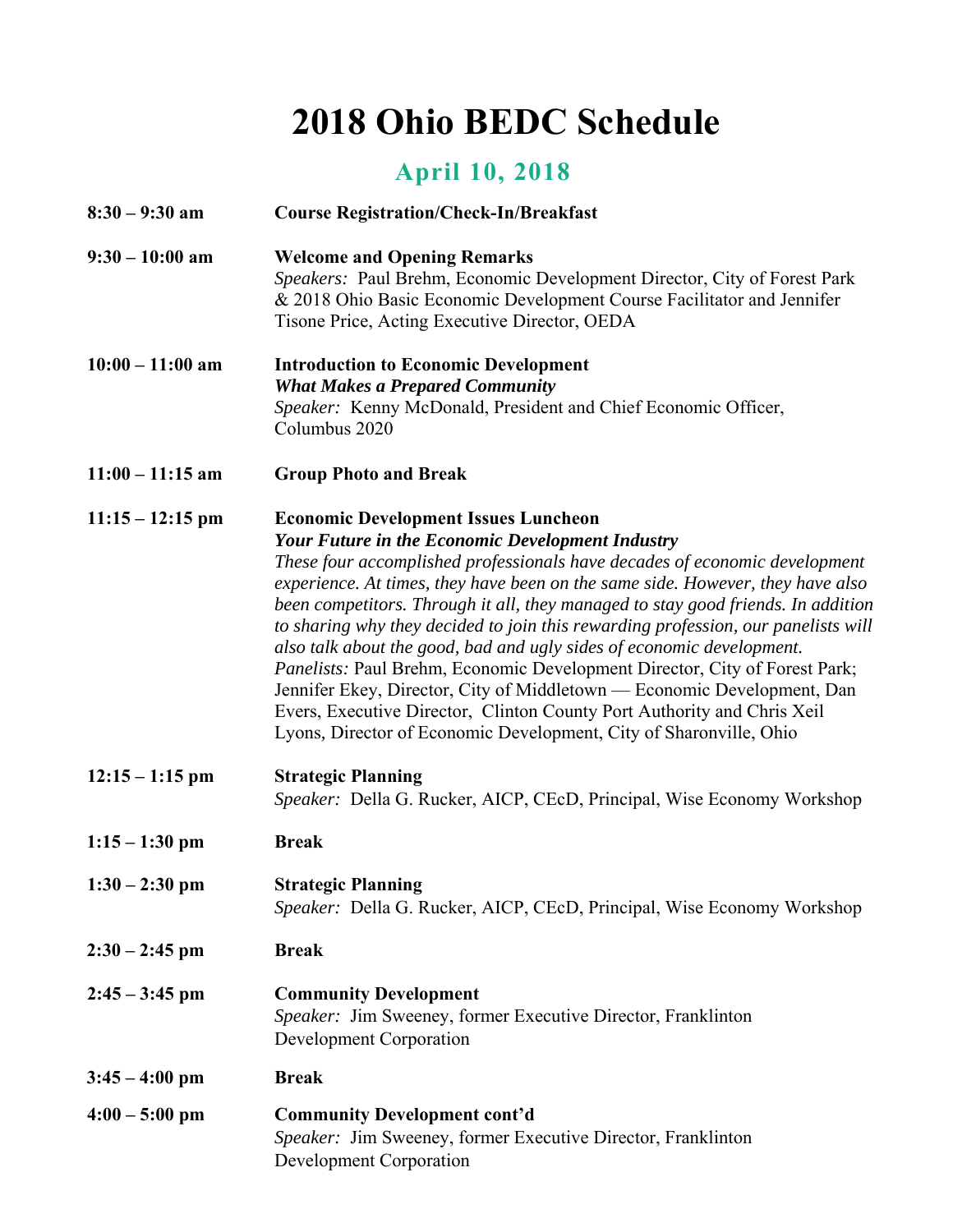### **April 11, 2018**

| $7:30 - 8:00$ am   | <b>Breakfast/Networking</b>                                                                                                                                                                                                                                          |
|--------------------|----------------------------------------------------------------------------------------------------------------------------------------------------------------------------------------------------------------------------------------------------------------------|
| $8:00 - 9:00$ am   | <b>Business Attraction / Site Selection</b><br>Speakers: Quinten Harris, JD/MPA, Deputy Director for Jobs and Economic<br>Development, The City of Columbus Department of Development & Christiane<br>Schmenk Senior Counsel/Of Counsel, Bricker & Eckler LLP        |
| $9:00 - 9:15$ am   | <b>Break</b>                                                                                                                                                                                                                                                         |
| $9:15 - 10:15$ am  | <b>Business Attraction / Site Selection cont'd</b><br>Speakers: Quinten Harris, JD/MPA, Deputy Director for Jobs and Economic<br>Development, The City of Columbus Department of Development & Christiane<br>Schmenk Senior Counsel/Of Counsel, Bricker & Eckler LLP |
| $10:15 - 11:15$ am | <b>Marketing Panel</b><br>Panel discussion with representatives from several regional economic<br>development agencies throughout the State of Ohio.                                                                                                                 |
| $11:15 - 12:30$ pm | <b>Economic Development Issues Luncheon</b><br>Speaker: Ned Hill, Professor of Public Affairs and City & Regional Planning,<br>John Glenn College of Public Affairs                                                                                                  |
| $12:30 - 1:30$ pm  | <b>Business Retention &amp; Expansion</b><br>Speakers: Patty Huddle, Senior Vice President, Economic Development,<br>Columbus 2020 & Sean Hughes, Economic Development Director, City of<br>Delaware                                                                 |
| $1:30 - 1:45$ pm   | <b>Break</b>                                                                                                                                                                                                                                                         |
| $1:45 - 2:45$ pm   | <b>Business Retention &amp; Expansion cont'd</b><br>Speakers: Patty Huddle, Senior Vice President, Economic Development,<br>Columbus 2020 & Sean Hughes, Economic Development Director, City of<br>Delaware                                                          |
| $2:45 - 3:00$ pm   | <b>Break</b>                                                                                                                                                                                                                                                         |
| $3:00 - 4:00$ pm   | <b>Managing Economic Development Organizations</b><br>Speaker: Jeremiah Gracia, Economic Development Administrator,<br>City of Dublin                                                                                                                                |
| $4:00 - 4:15$ pm   | <b>Break</b>                                                                                                                                                                                                                                                         |
| $4:15 - 5:15$ pm   | <b>Managing Economic Development Organizations cont'd</b><br>Speaker: Jeremiah Gracia, Economic Development Administrator,<br>City of Dublin                                                                                                                         |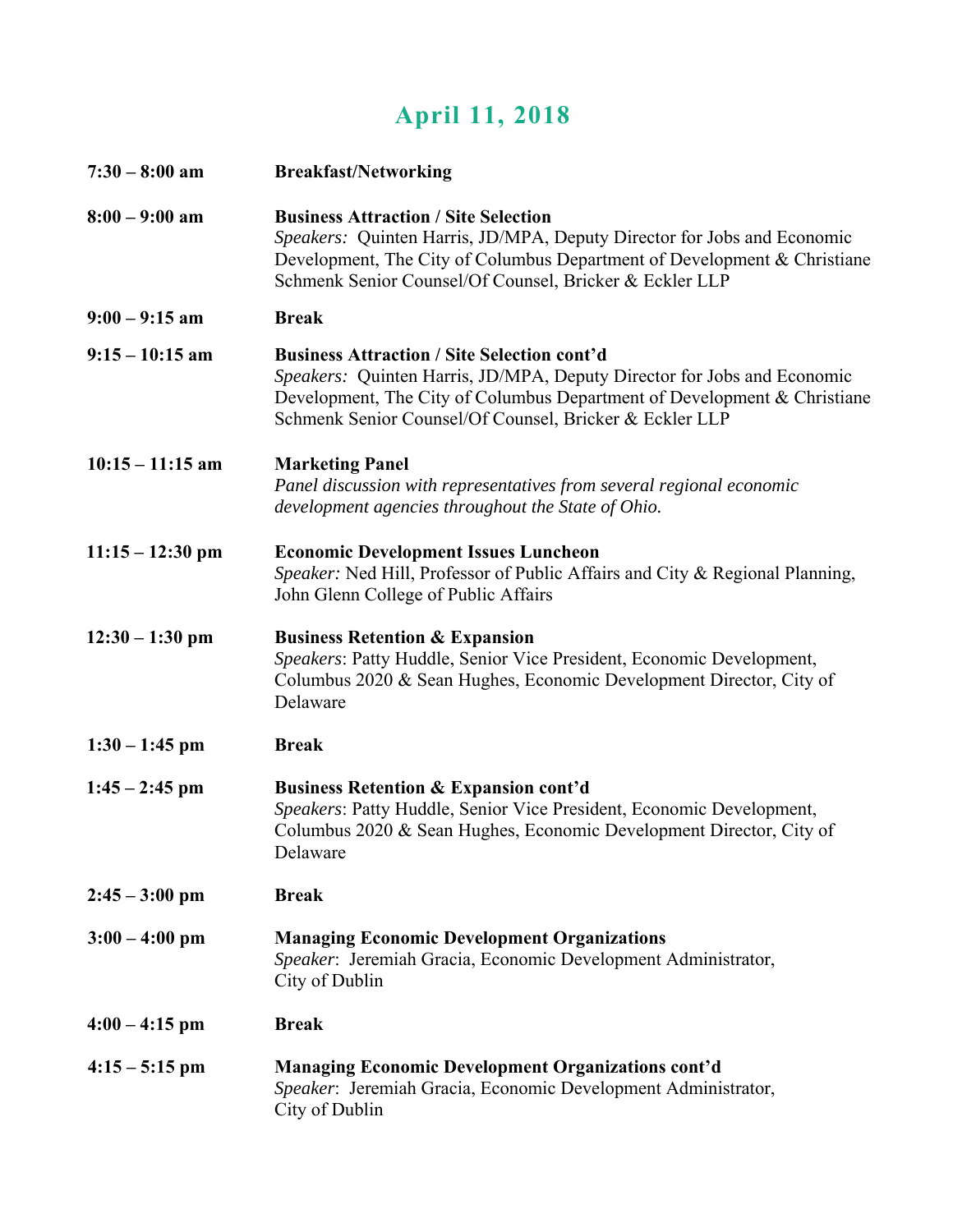### **April 12, 2018**

| $7:30 - 8:00$ am   | <b>Breakfast/Networking</b>                                                                                                                                                                                                                                                        |
|--------------------|------------------------------------------------------------------------------------------------------------------------------------------------------------------------------------------------------------------------------------------------------------------------------------|
| $8:00 - 9:00$ am   | <b>Economic Development Finance</b><br>Speakers: Mark Barbash, Senior Strategic Advisor, The John Glenn College<br>of Public Affairs, OSU & Quinten Harris, JD/MPA, Deputy Director for Jobs<br>and Economic Development, The City of Columbus Department of<br>Development        |
| $9:00 - 9:15$ am   | <b>Break</b>                                                                                                                                                                                                                                                                       |
| $9:15 - 10:15$ am  | <b>Economic Development Finance cont'd</b><br>Speakers: Mark Barbash, Senior Strategic Advisor, The John Glenn College<br>of Public Affairs, OSU & Quinten Harris, JD/MPA, Deputy Director for Jobs<br>and Economic Development, The City of Columbus Department of<br>Development |
| $10:15 - 10:30$ am | <b>Break</b>                                                                                                                                                                                                                                                                       |
| $10:30 - 11:30$ am | <b>Economic Development Ethics</b><br>Speaker: Paul Brehm, Economic Development Director, City of Forest Park<br>and Robert McCarthy, Partner, Bricker & Eckler, LLP                                                                                                               |
| $11:30 - 11:45$ am | <b>Break</b>                                                                                                                                                                                                                                                                       |
| $11:45 - 12:45$ pm | <b>Economic Development Ethics cont'd</b><br>Speaker: Paul Brehm, Economic Development Director, City of Forest Park<br>and Robert McCarthy, Partner, Bricker & Eckler, LLP                                                                                                        |
| $12:45 - 2:15$ pm  | <b>Break / Networking Luncheon / Break</b>                                                                                                                                                                                                                                         |
| $2:15 - 3:15$ pm   | <b>Small Business Development &amp; Programs</b><br>Speakers: Patrick Longo, Director, Hamilton County Development Company<br>Business Center & Andy Young, Vice President, Hamilton County<br>Development Company Lending                                                         |
| $3:15 - 3:30$ pm   | <b>Break</b>                                                                                                                                                                                                                                                                       |
| $3:30 - 4:30$ pm   | <b>Small Business Development &amp; Programs cont'd</b><br>Speakers: Patrick Longo, Director, Hamilton County Development Company<br>Business Center & Andy Young, Vice President, Hamilton County<br>Development Company Lending                                                  |
| $4:30 - 6:00$ pm   | <b>Networking Reception - Columbus Marriott Northwest Hotel</b>                                                                                                                                                                                                                    |